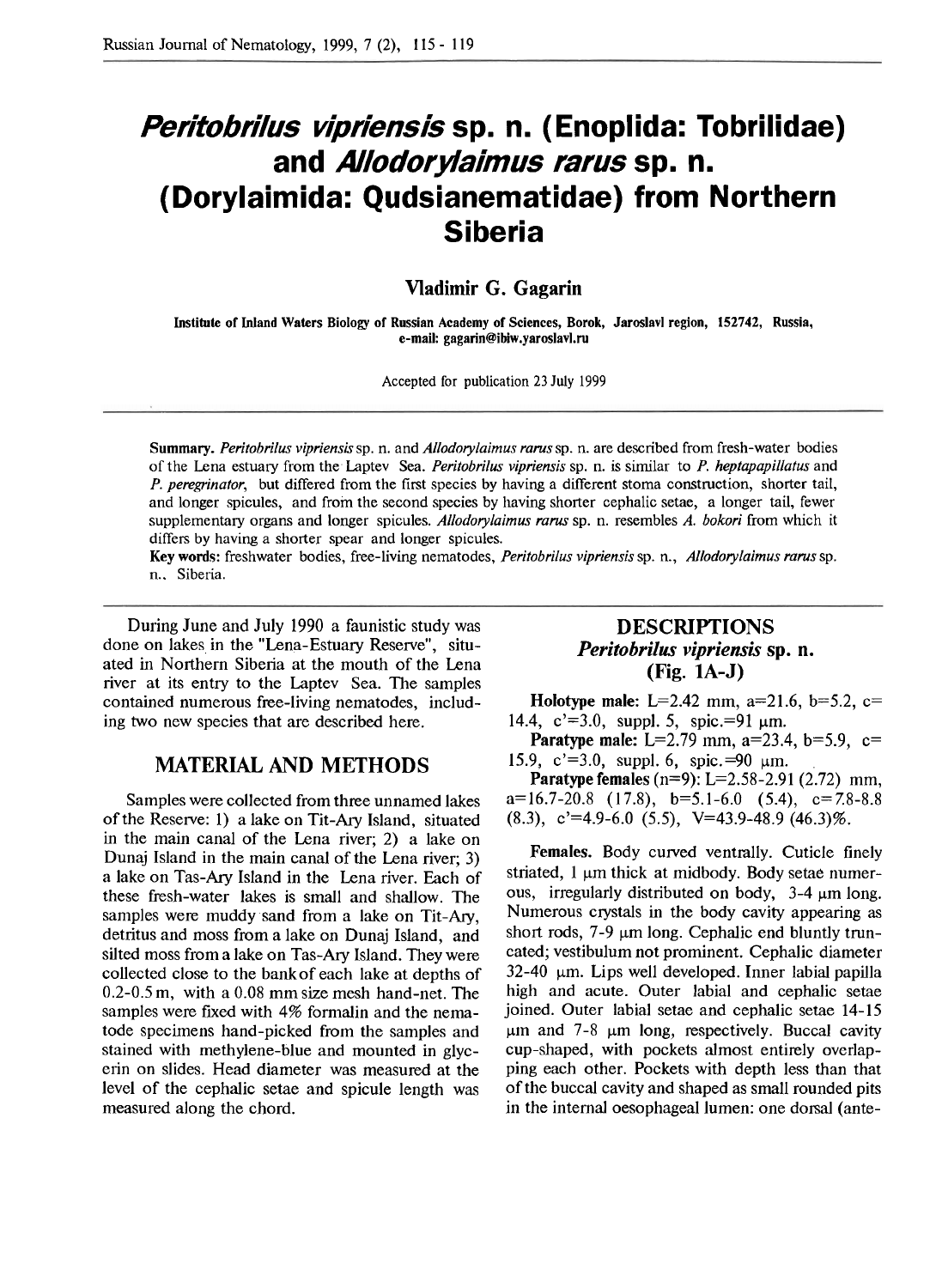rior), the other right subventral (posterior). Each pocket with an onchus (small immovable tooth), situated dorsal and ventral, respectively. Total length of the body cavity 31-34  $\mu$ m. Amphid apertures at the level of anterior margins of the pockets. Amphid apertures 10-12  $\mu$ m wide. Oesophagus 483-535 (502) um long. Nerve ring at about one-third of oesophagus length. Cardial glands well developed, spherical. Maximal body width 140 µm. Ovaries paired, antidromous, moderately sized. Gonaduct situated ventrally to the intestine. Vulva lips weakly sclerotized, not protruding outside the body contour. Spermatheca indistinct; spermatozoa observed in uterus. Uterus without muscular wall. Two glandular cells on each side of vulva. Vagina short, about 1/3 of corresponding body diameter in length. Uterus containing one to three eggs,  $63-71x70-80 \mu m$ . Tail slender, gradually attenuated,  $308-340$  (326)  $\mu$ m long. Subterminal setae absent. Three large caudal glands connected with a short conical spinneret.

**Males.** Smaller than females. Somatic setae 5-6 um long, numerous, especially on the tail and the region of the supplements, where the setae are situated subventrally. Cephalic diameter  $30-32 \mu m$ . Oesophagus 460-469  $\mu$ m long. Maximal body diameter  $115 \mu m$ . Testes paired. Supplementary organs, 5 to 6 in number, equal in size, echinaceous, with unequal distances between them; the longest distance being between the cloaca and the nearest (posterior most) supplement and between the second and third supplements; the smallest distance being between the third and fourth supplements. Distance between supplements: cloaca to first, 73, 74  $\mu$ m; first to second, 60, 58  $\mu$ m; second to third, 64, 64  $\mu$ m; third to fourth, 42, 36  $\mu$ m; fourth to fifth, 55, 57  $\mu$ m; and fifth to sixth, 53, 53  $\mu$ m. Gubernaculum 25-26  $\mu$ m long. Tail length 168-175  $\mu$ m. Three large caudal glands connected with a short conical spinneret.

**Type locality.** Northern Siberia, Lena river mouth, "Lena-Estuary Reserve". Four females and one juvenile collected on 12th June 1990 from an unnamed lake on Tit-Ary Island in the main Lena River canal, shore zone, 0.2 m deep, muddy sand; two males (including holotype), three females, and two juveniles collected on 5th July 1990 from an unnamed lake on Tas-Ary Island in the main Lena River canal, 0.5 m deep, silted moss; and two females and two juveniles collected on 25th June 1990 from an unnamed lake on Dunaj Island, the Lena River delta, shore zone, 0.3 m deep, moss and detritus.

**Type material.** Holotype male (slide 70/31), paratype male and nine paratype females deposited in the nematode collection of the Institute of Parasitology of the Russian Academy of Sciences, Moscow.

**Differential diagnosis.** The new species is similar to Peritobrilus heptapapillatus Joubert & Heyns, 1979 and *P. peregrinator* Tsalolikhin, 1983 because of the body length (2-3 mm), size of the longer cephalic setae (outer labial setae 40-50% of the corresponding cephalic diameter), and absence of subterminal setaat the tail tip. Peritobrilus vipriensis sp. n. differs from P. *heptapapillatus* by having a different stoma construction in which the pockets of the buccal cavity do not overlap, shorter tail (in P. heptapapillatus females  $c=5.7-7.2$ ,  $c'=10$ ), fewer supplementary organs (5-6 vs 7), and longer spicules (63-69  $\mu$ m along the chord in *P. heptapapillatus*). Peritobrilus vigriensis sp. n. differs from P. peregrinator by having shorter cephalic setae (outer labial setae in *P. peregrinator* 23-30  $\mu$ m long, being 50% of corresponding cephalic diameter; cephalic setae of P. peregrinator  $12-15 \mu m$ ), longer tail (females of P. **peregrinatorc=13.7-16.6,** c'=2.5-3.5), fewer supplementary organs (*P. peregrinator* males have 6-10 supplementary organs), and spicule size (spicule length in P. peregrinator 65-70  $\mu$ m) (Joubert & Heyns, 1979; Tsalolikhin, 1983).

## *Allodorylaimus rarus sp. n.*  **(Fig. 2 A-H)**

**Holotype female:** L=1.99 mm, a=27.3, b=4.5,  $c= 22.9$ ,  $c'=2.4$ ,  $V=42.3\%$ .

**Paratype females**  $(n=10)$ : L=1.61-2.37 (1.70) mm, a=21.3-34.3 (26.6), b=3.8-5.2 (4.4), c=15.2- $23.4(19.6), c'=2.2-3.7(3.0), V=39.2-49.7(44.0)\%$ . **Paratype male:** L=1.76 mm, a=18.0, b=4.1, c= 29.3, c'=1.3, suppl. 6, spicul. = 63  $\mu$ m.

**Females.** Cuticle smooth, without visible crossstriation and longitudinal alae. Cuticle  $1.5 \mu m$  wide at midbody and  $2.0 \mu m$  in the tail. Lateral chord about one-fifth of the midbody diameter, without granular appearance. Lateral pores obscure. Labial region offset from the adjacent body by a deep, angular, constriction almost twice as wide as high and almost as wide as the body width at neck base. Head diameter  $16-18$  µm. Labial and cephalic papillae prominent. Arnphid opening at level of cephalic depression, its aperture occupying about half of the corresponding body width. Odontostyle 20-21  $\mu$ m long, 2  $\mu$ m wide. Odontophore linear, 36-38  $\mu$ m long. Guiding ring clear, double. Oesophagus mus-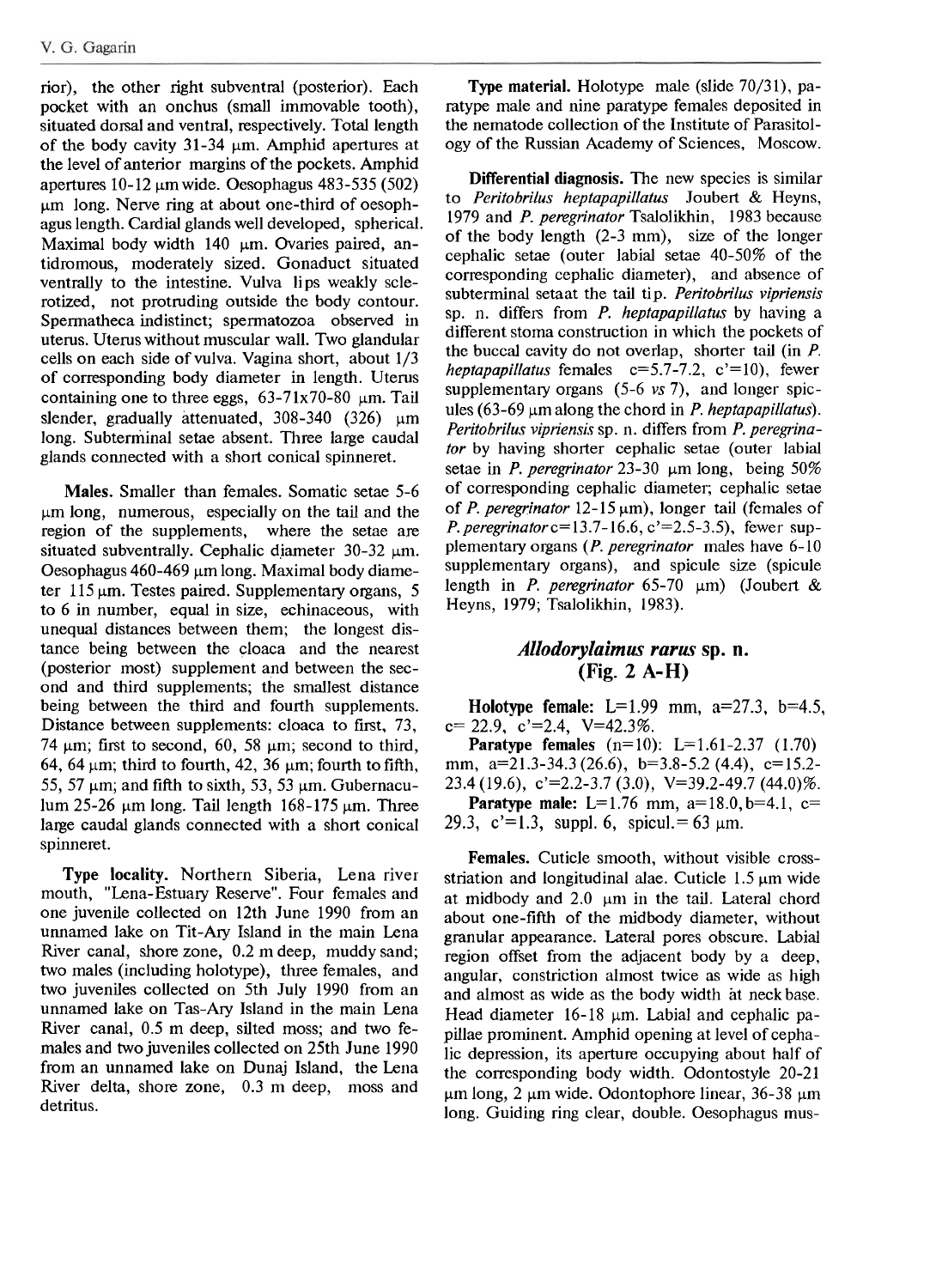

Fig. 1. Peritobrilus vipriensis sp. n. A: Female; B, C: Female head; D: Spicules and gubernaculum; E: Male posterior end; F: Supplement; G: Crystals; H: Female cardia region; J: Vulva region; I: Tail terminus. Scale bars in  $\mu$ m.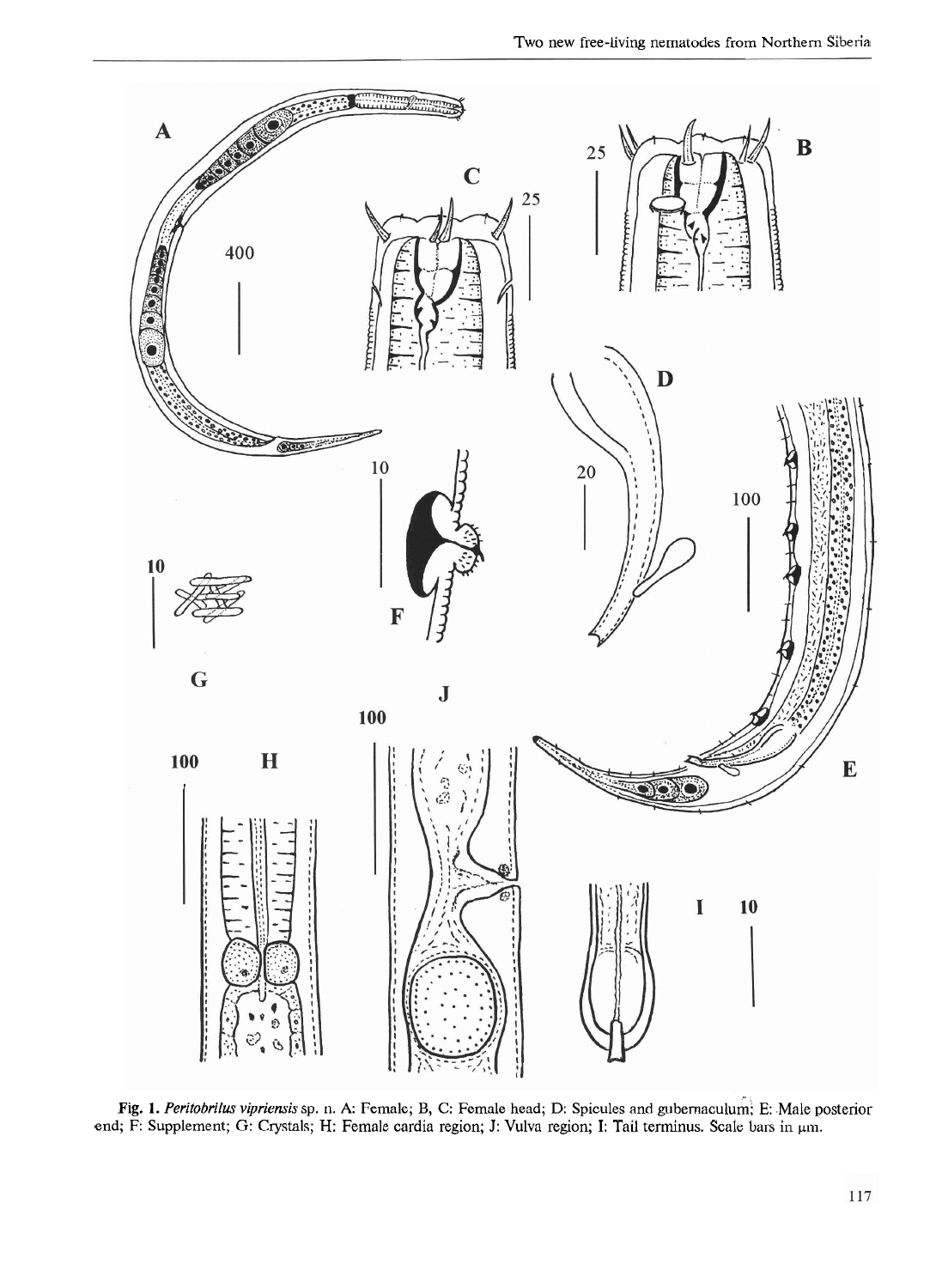

**Fig. 2.** *Allodorylaimus rams* sp. n. A: Female; B,C: Female head; D: Cardia region; E: Posterior end of male; F: Posterior end of female; G: Vulva region; H: Spicules and lateral guiding pieces. Scale bars in  $\mu$ m.